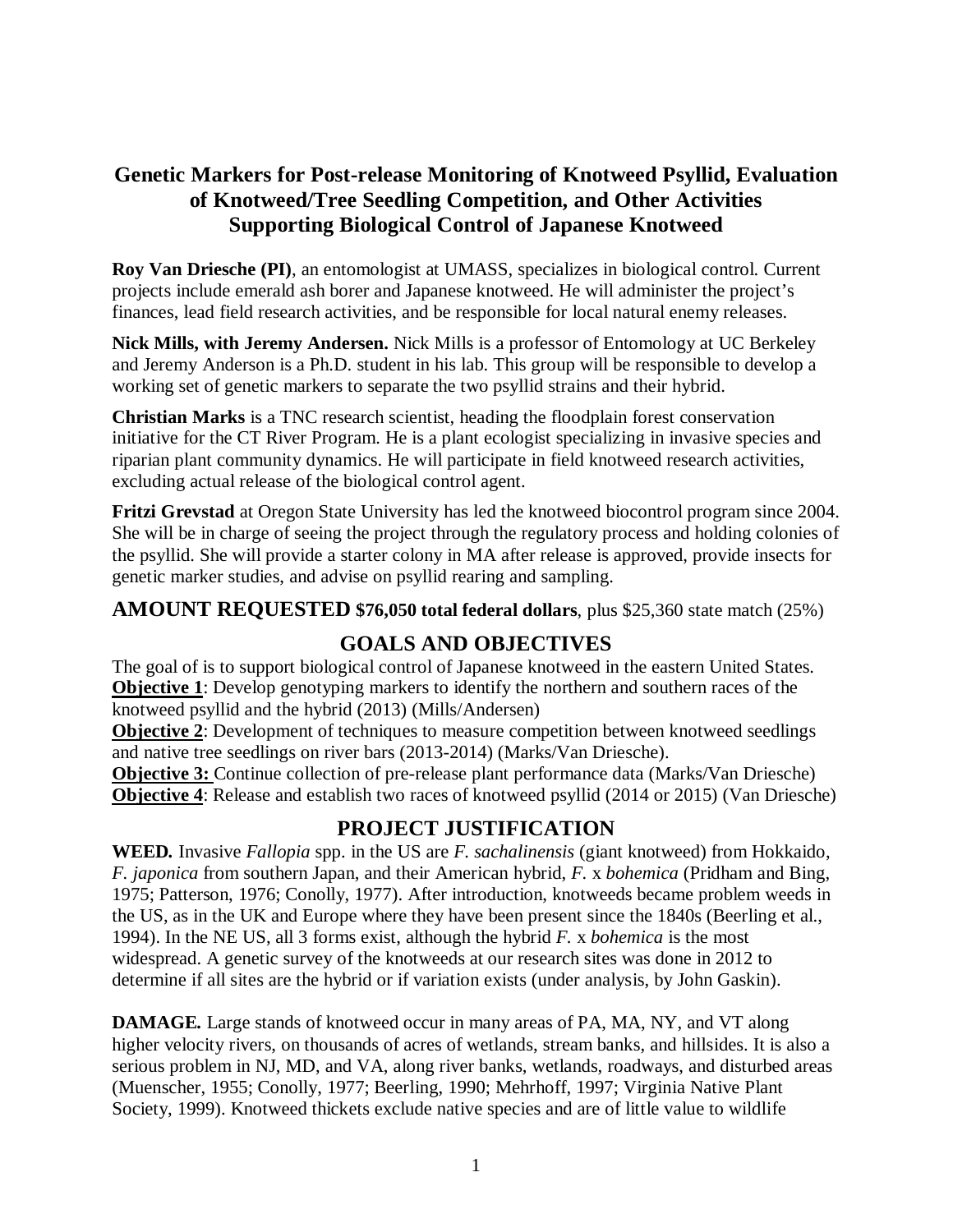(Holzner, 1982) and damage invaded riparian communities (Maerz et al. 2005, Siemens and Blossey 2007). Rhizomes reach 15-20 m (Locandro, 1973) and allow for early emergence and great height, shading out other vegetation, and reducing native species diversity (Sukopp and Sukopp, 1988; Gerber et al., 2008; Maerz et al., 2005; Aquilera et al., 2010). Allelopathic chemicals exuded by knotweed also help suppress native plants (Murrell et al., 2011).

In floodplain forests, establishment of trees on newly formed river bars is believed to be inhibited by knotweed stands, retarding afforestation of sediment bars, a potential important detriment to afforestation of these new river-edge habitats. Experimental data on competition between knotweeds and native plants have been obtained by transplanting tree or herb seedlings into mature knotweed stands. In Washington, this was done with conifers and alder (Urgenson et al., 2012) and in New York with silver maple and boneset (*Eupatorium perfoliatum*) (Siemens and Blossey, 2007). In both cases, established knotweed stands significantly reduced growth of test plants. Indeed, the rarity of seedlings growing inside mature knotweed stands supports these conclusions. In our proposal, we focus on competition as it would likely occur on river bars, which are newly formed habitat that would be gradually colonized by both tree seedlings and knotweed seedlings. It is very important to determine if knotweed seedlings outcompete tree seedlings, as this would likely be one of the major ecological impacts of this invader. To our knowledge, no experiments have addressed this point. We proposed to do so through long term study plots selected to be in the early phase of such competition. Use of such plots at sites with and without the psyllid will provide information not only on the ecological impact of the weed on native tree seedlings, but on the potential of the biological control agent to change the outcome of this interaction, making knotweed less competitive against native tree seedlings.

#### **BIOCONTROL PROGRAM.**

*Pre-release surveys.* Surveys for existing knotweed natural enemies in North America (conducted in the Northeast, Pacific Northwest and Alaska) found no herbivores with any potential for control (McIver and Grevstad, 2010).

*Agent***.** In the native range (Japan, China, Korea, and Taiwan [Beerling et al.*,* 1994]), herbivore and pathogen damage to the plant is high (Grevstad and Shaw, pers. obs.). Over 186 species of insect herbivores and 40 fungal species were recorded in Japan (Shaw et al., 2009). Of four species imported into quarantine in Oregon, the psyllid *Aphalara itadori* (**Fig. 1-end of**  document) has emerged as the candidate of choice. It has been released in the UK, where its effects are now being monitored (Djeddour & Shaw, 2010). A TAG petition for its release in the US is pending and is provided with this proposal as a separate file (TAG petition-separate file).

*Races and hybrids of the knotweed psyllid. Aphalara itadori* feeds on sap, depleting the plant's energy supply. High psyllid densities cause leaf twisting (**Fig. 2**-**end of document**). In the lab, psyllids can kill potted knotweed plants within one psyllid generation (about one month). There are two host races of the psyllid being petitioned for release: *Southern strain*—from Kyushu that feeds well on all three forms of knotweed and a *Northern strain* --- from northern Japan (Hokkaido) whose performance is best on *F. sachalinensis* but which is more damaging in the short term to all three knotweeds than is the southern strain. In the laboratory, hybridization between the two strains has been observed and the crossed line reproduced well on all three knotweed species (Rob Bourchier, Per. Obs.). Because both strains have desirable features, both are intended for release. Because they are not visually distinct and because hybrids are possible, genotyping markers must be developed for strain and hybrid recognition in post-release monitoring. Releases are anticipated to begin in the western US in 2013 or 2014 (depending of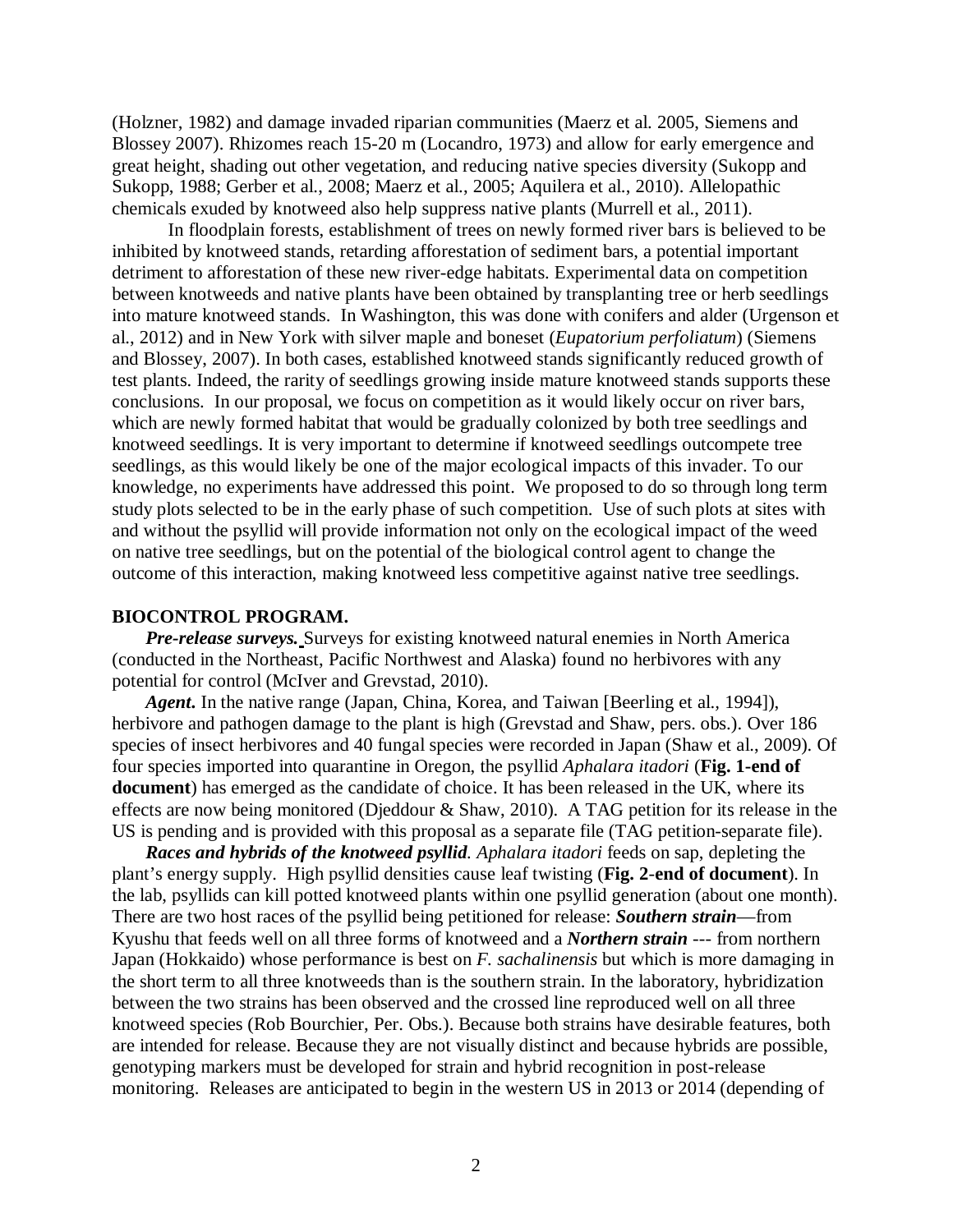speed of petition review) and in the eastern US in 2014 or 2015. In advance of release, efforts are needed to develop practical molecular markers to separate strains and hybrids.

## **Project History (efforts in New England, 2011-2012)**

*Site selection-2011*. In 2011, 5 release and 5 paired control sites were selected, 3 pairs in MA, and 1 pair each in NH and VT. All sites support dense stands of knotweed along rivers. Control sites are upstream of release sites by <5 miles and in a westerly direction (i.e., upwind of prevailing wind direction). This placement will slow the invasion of the control sites by the psyllid, post release, via either wind movement of adults, or river movement of infested plants.

*Pre-release data on plants-2012.* In 2011, we tested potential methods of collecting data, but plots were destroyed mid-summer by Hurricane Irene, which caused strong floods at all sites, destroying plants before measurements were completed. A full set of pre-release data using modified protocols was collected in 2012 (**Figs. 3-7, end of proposal**), including (1) measurement of dia and height of all stems in eight  $1 \text{ m}^2$  plots at each of the ten field (80 plots total); (2) establishment of plots on river bars to assess competition over time between knotweed seedlings and tree seedlings via photography (3 plots per site at 3 pairs of sites; total: 9 release and 9 control plots). This activity required plot selection, sketching, and note taking on types and relative densities of plants by species on bars, plus photographing plots from fixed vantage points for future reference; (3) hemispherical sky photos (once per site in mid summer) from a fixed point in the center of each of the 80 knotweed plots to assess canopy cover (as % sky); (4) collection of knotweed seeds and measurement of total lengths and weights of knotweed inflorescences on three random stems from each of 80 plots; and (5) Collection of plant tissue samples from all sites (from inside plots) for DNA analysis to determine genetic status of plants at study sites. Data analysis is in progress by John Gaskin at USDA lab, Sidney, Montana.

## **APPROACH**

## **Objective 1**: Develop Genotyping Markers for the Northern and Southern Races of Knotweed Psyllid and their Hybrids (2013) (Mills, Andersen).

Development of markers to study genetic variation within and between populations has been greatly simplified by advances in Next-Generation Sequencing (NGS) technologies (Metzker, 2010; Angeloni et al., 2012), which permit several possible approaches for genotyping individuals. One approach allows for both the simultaneous discovery of markers and the genotyping of individuals (e.g., RADtag or RADseq) (Baird et al., 2008; Hohenlohe et al., 2011; Peterson et al., 2012). However, this approach is currently limited by the large amounts of DNA required, and its utility for multi-year programs remains unclear. Another approach allows for the rapid identification and development of markers, followed by traditional genotyping analyses using either single-nucleotide polymorphisms (SNPs) (Helyar et al., 2012), or repeat regions of DNA (microsatellites) (Cerna and Straka, 2012; Keller et al., 2012). Microsatellites allow researchers to identify target regions of DNA, and in some cases perform statistics to optimize the usability of markers, reducing time and expense. Individuals can then be genotyped at a later date, allowing for more flexibility in the number of individuals and loci examined.

We will extract DNA from individuals of both the northern and southern races of psyllids, as well as known hybrid individuals. From each DNA extract, an individual library will be constructed with a unique barcode attached. This barcode will allow for the pooling of individuals during NGS sequencing. We expect, based on our experience with the Illumina NGS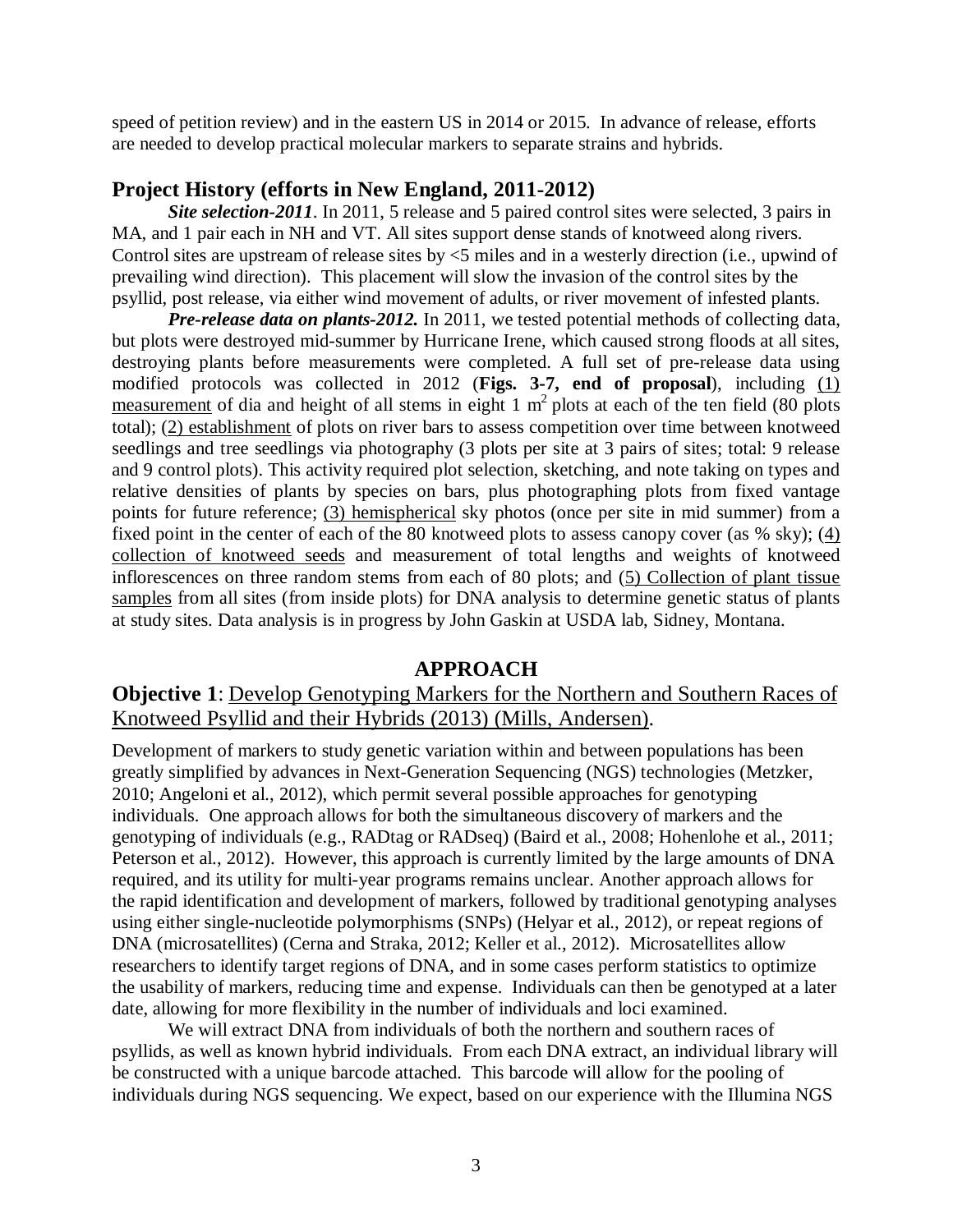platform, and using the size of the Asian citrus psyllid genome as a reference, that this approach will allow us to pool up to four individuals per sequencing run while achieving excellent coverage  $(\sim 10X)$ . Therefore with only a limited number of runs we will be able to examine enough individuals to identify independent loci from each race and known hybrids. DNA extraction, library preparation, sequencing, discovery of polymorphic markers, and analysis will be performed at the University of California Berkeley in the lab of Dr. Nicholas Mills. In addition, this process will identify large amounts of genomic data during the *de novo* genome assembly process. While this approach is unlikely to reconstruct the entire genome from each race, these assemblies will be a valuable resource for any future genetic studies in this group.

Once a list of target SNPs has been generated, we will then test the validity and utility of a subset of these loci to ensure that these results are reproducible, and that we can accurately identify known hybrids. During this process we will test 93 individuals (31 from each race and 31 laboratory crossed hybrids) at 144 SNP loci using the Sequenom MassARRAY® MALDI-TOF genotyping instrument at the University of Arizona Genetics Core Facility. This platform is highly flexible, and thus ideal for future resurvey efforts as it allows a large number of individuals (382) to be genotyped simultaneously with very small amounts of DNA per individual. This approach will minimize the labor and costs associated with the genotyping of individuals from post-release sampling events, allowing high-resolution tracking of gene flow within and between these two races.

# **Objective 2:** Development and Use of Techniques for Measuring of Competition between Knotweed Seedlings and Native Tree Seedlings on River Bars (2013- 2014) (Marks, Van Driesche).

Measuring competition between invasive plants and native species is a critical part of biological control projects, because it demonstrates the ecological impact of the pest on native plants and, after establishment of the agent, can document the reversal of those impacts under the influence of biological control. Rayamajhi et al. (2009) showed an inverse relationship between melaleuca (*Melaleuca quinquenervia* [Cav.] S. T. Blake) density and plant biodiversity over time in the Florida Everglades as a biological control reduced densities of this invasive wetland tree. Similarly, Meyer et al. (2012) documented the recovery of native plant biodiversity and increase in % cover by native plants in understories of forests dominated by the invasive tree *Miconia calvescens* DV in response to the effects of a classical fungal biocontrol agent (*Colletotrichum gloeosporioides* f. sp. *miconiae* Killgore and L. Sugiyama). Modern weed and insect biocontrol projects must work cooperatively with conservation biologists and, for projects in wild lands, must document both the initial ecological damage caused by the invasive pest and the ecological recovery and benefits to the invaded ecosystem. The above two projects are good examples of that. By working with Christian Marks, a plant ecologist of The Nature Conservancy, we hope to do the same in our knotweed project. It is not going to be sufficient in the future to simply assume that invasive plants are ecologically damaging based on their dominance of habitat area, nor will be it be sufficient for a claim of success simply to document reduction in the invasive plant's % cover in the target habitat. Therefore, our bar plot competition study is very important because it is our project's tool to both measure the impact of the weed on riparian forest regeneration and to measure a reduction in that damage over time due to the biocontrol agent.

Methods to document knotweed impacts on tree seedling establishment and growth have to be long term (because the process unfolds slowly) and simple enough to implement on a meaningfully large number of plots (since rivers are dynamic, some plots may be lost). We have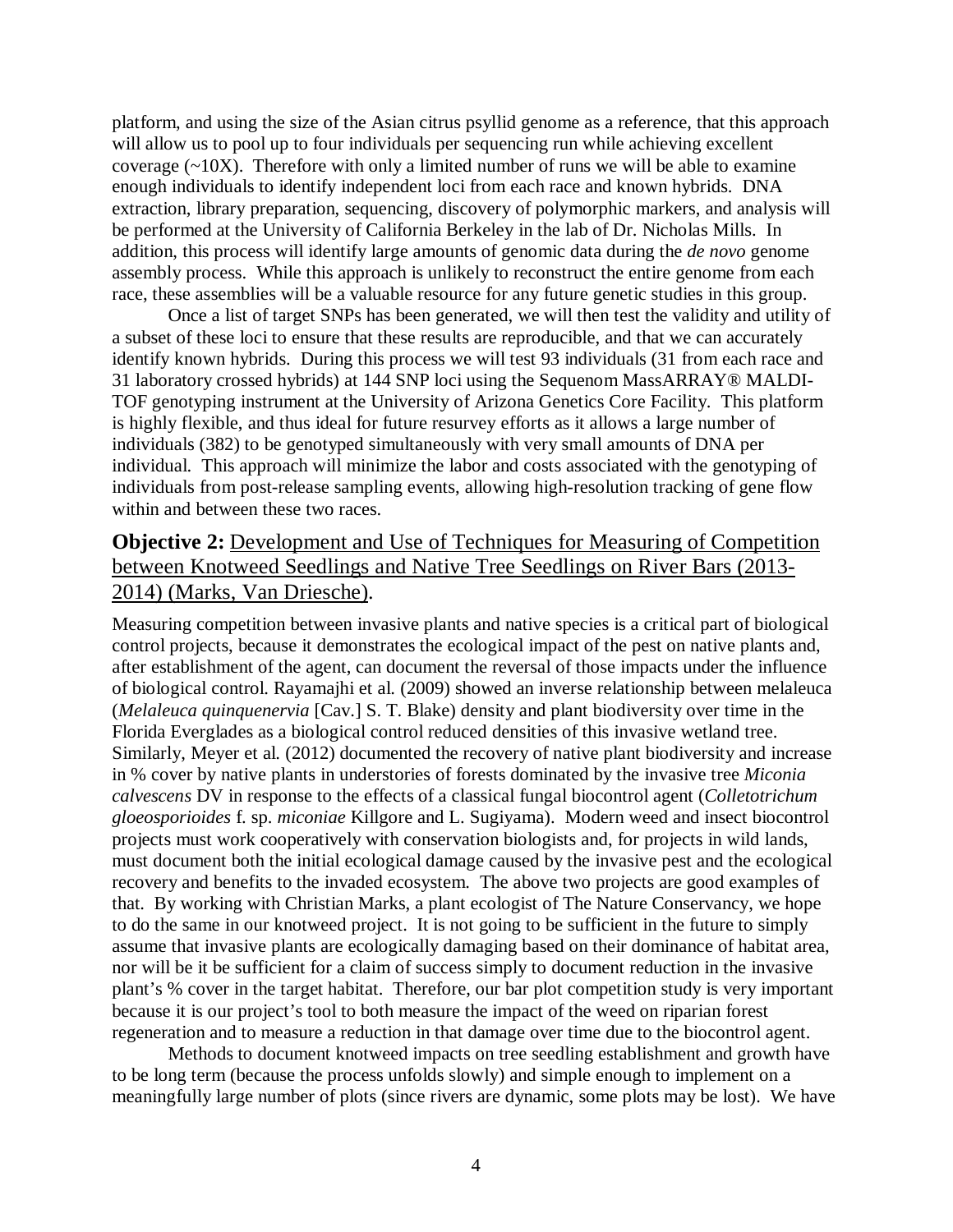elected to have an experimental format (sites with and without the biocontrol agent), with 3 release and 3 control sites (6 distinct rivers) with 3 sampling plots within each site. Data are recorded through the use of annual plot photographs and annotated diagrams (**see example, Fig. 8 A-D at end of document)**. Annually, we will relocate plots on river bars that were initially selected because seedling trees were growing in close proximity to young knotweed plants. Each year, vegetation on bars will be re-described and re-photographed from a fixed vantage point. We expect to see suppression of tree seedlings by knotweed at a higher rate at control sites (no psyllids) than at psyllid release sites. This process resembles the use of before and after photography (commonly used in weed biocontrol projects) with the added aspect of documentation not only of decline of the target weed, but also an increase in native plants. This additional element is new and greatly increases the value of this approach by generating the data on ecological benefits that our conservation biologist colleagues will expect to see. So while this technique does not break new ground technically, its design does.

## **Objective 3**: Continue Collection of Pre-release Plant Performance Data (2013).

All plant performance data collected in 2012 will be collected in 2013 using the same set of 10 sites (80 plots), being stems/ $m^2$ , stem diameter, stem height, % sky above plant canopy, and reproductive output per  $m^2$  at all sites.

# **Objective 4**: Release/Establish Knotweed Psyllid (*Aphalara itadori*) (2014-15) (Van Driesche).

*Insect source and release pattern and rate.* After APHIS and state release permits have been obtained, Fritzi Grevstad will supply psyllids for rearing to support field release. Unsexed adults (1-10 thousand per site depending on rearing success) will be free-released and 500 will be placed inside temporary field cages over knotweed stems (5 cages per site; 100 per cage). APHIS petition for TAG review (see Appendix I) was submitted October 1, 2012 by Fritzi Grevstad. If approved in time, releases in Oregon will start in 2013 and in MA in 2014.

*Assessment of reproduction and establishment.* Same-year psyllid reproduction will be determined by examining foliage for eggs and nymphs. Next-year recoveries will be by searching foliage for eggs or nymphs. Psyllid density will be quantified as #/stage (E, N, A) per unit of leaf area**.** Post-establishment, adults will be sampled in April, after their emergence, when plants are small via direct counts in release plots. In May-October, eggs and nymphs will be counted on the top 0.5 m of randomly selected shoots, 3 times/yr. Knotweed stem #/plot, dia, and height will be assessed once per yr (July, August) and reproductive output per  $m<sup>2</sup>$  will be estimated by measuring production of flowering structures (in September) for which a weight-toseed relationship ( $R^2 = 0.95$ ) has been determined (Fig. 6).

# **EXPECTED PRODUCTS AND OUTCOME**

- 1. Development of genotype markers for two strains of knotweed psyllid and the hybrid.
- 2. Photographic method for assessing knotweed/ tree seedling competition on river bars.
- 3. Establishment of the knotweed pysllid in NY, MA, NH and VT
- 4. Enhanced involvement of TNC in early stages of classical biocontrol projects against environmental pests (invasive weeds).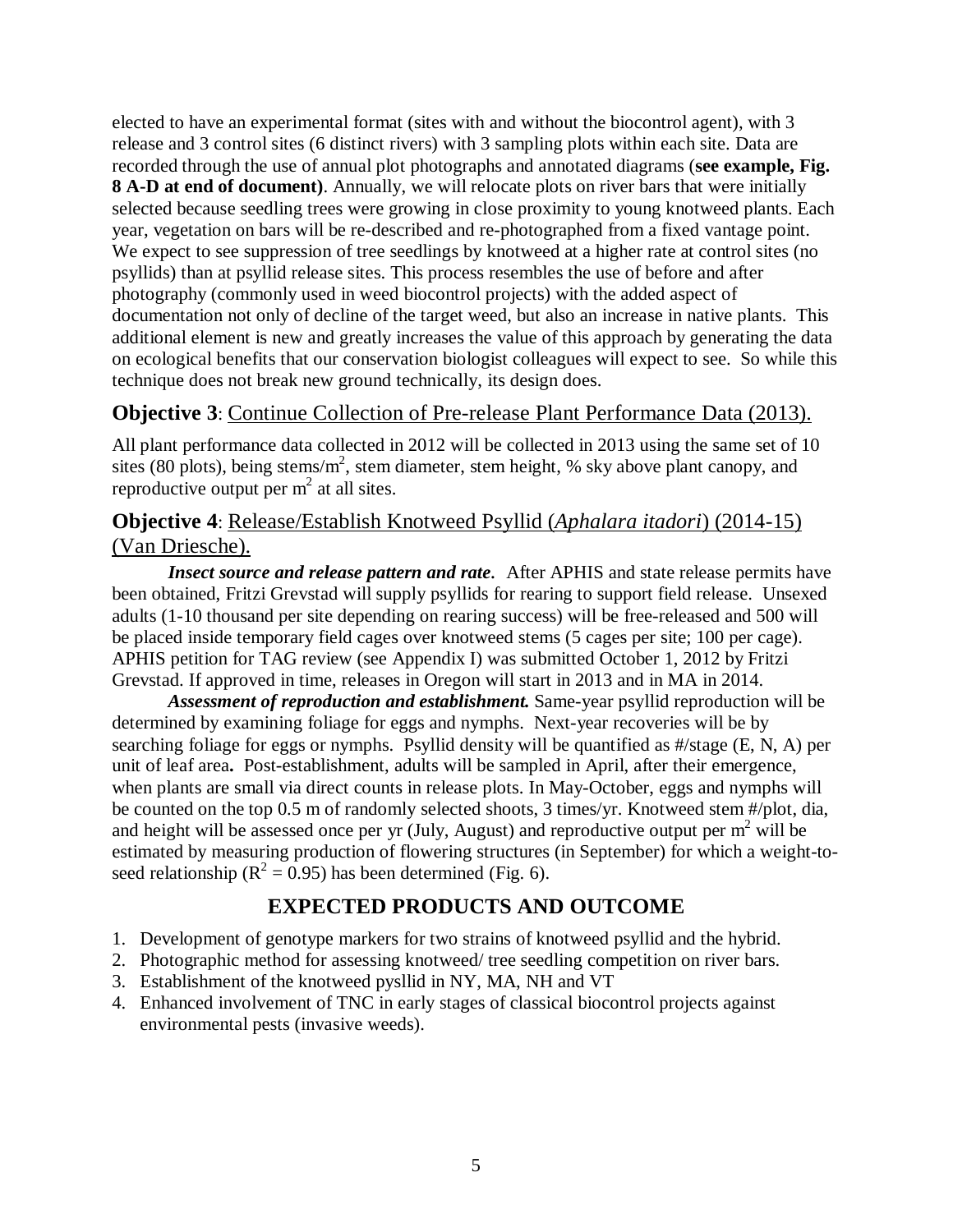## **BUDGET (YRS 1+2)**

#### **Federal dollars**

**1. salaries and fringe**--\$43,410 is requested for salary student hourly or technician help, as follows:

a. technician-\$25,050 for 2yrs at 0.5 time at \$15/hr, 40 hr/wk, unbenefitted

b. student hourly-\$18,360 for 2yrs at 0.375 (4.5 mo/yr), \$12/hr, 40hr/wk, unbenefitted

**2. supplies**. \$5000 is requested for cages, tools for cutting and measuring plants, and for rearing psyllids in the laboratory

**3. equipment**. No equipment is requested.

**4**. **travel**. \$6000 (\$3000 per yr) is requested for travel

**5-** subcontract \$21,640 is requested for subcontract\* to develop genotyping markers for psyllid identification

**Total federal dollars \$76,050**

#### **Non-federal match (25% of total project) (based on totals for 2 yrs of work)**

| <b>Total Project (Federal + UMASS)</b> | \$101,410 |  |
|----------------------------------------|-----------|--|
| <b>Total match dollars</b>             | \$25,360  |  |
| Salary of PI (Van Driesche)            | \$10,150  |  |
| Lost indirect (20% of federal dollars) | \$15,210  |  |
|                                        |           |  |

#### **\*Budget for subcontract with UC Berkeley**

| Salary - GSR IV (4 mo @             |          |
|-------------------------------------|----------|
| \$1796.50/mol                       | \$7,186  |
| Benefits - GSR IV (1.8%)            | \$129    |
| Genomics facility use fee           | \$3,700  |
| Supplies - extraction and library   |          |
| construction for 12 psyllids        | \$2,374  |
| Supplies - Next gen sequencing      |          |
| and bioinformatics                  | \$4,754  |
| Suppies - extraction and testing of |          |
| SNPs for 96 psyllids                | \$3,497  |
| Supplies - total                    | \$10,625 |
| Total direct costs                  | \$21.64  |

# **TIMETABLE FOR WORK**

#### **2013**

**Objective 1**. Develop Genotyping Markers for the Northern and Southern Races of Knotweed Psyllid and their Hybrids

**Objective 2** Development and Use of Techniques for Measuring Knotweed Competition with Native Tree Seedlings on River Bars.

### **2014**

**Objective 2** Development and Use of Techniques for Measuring Knotweed Competition with Native Tree Seedlings on River Bars.

**Objective 3:** Release and Establish Knotweed Psyllid (*Aphalara itadori*)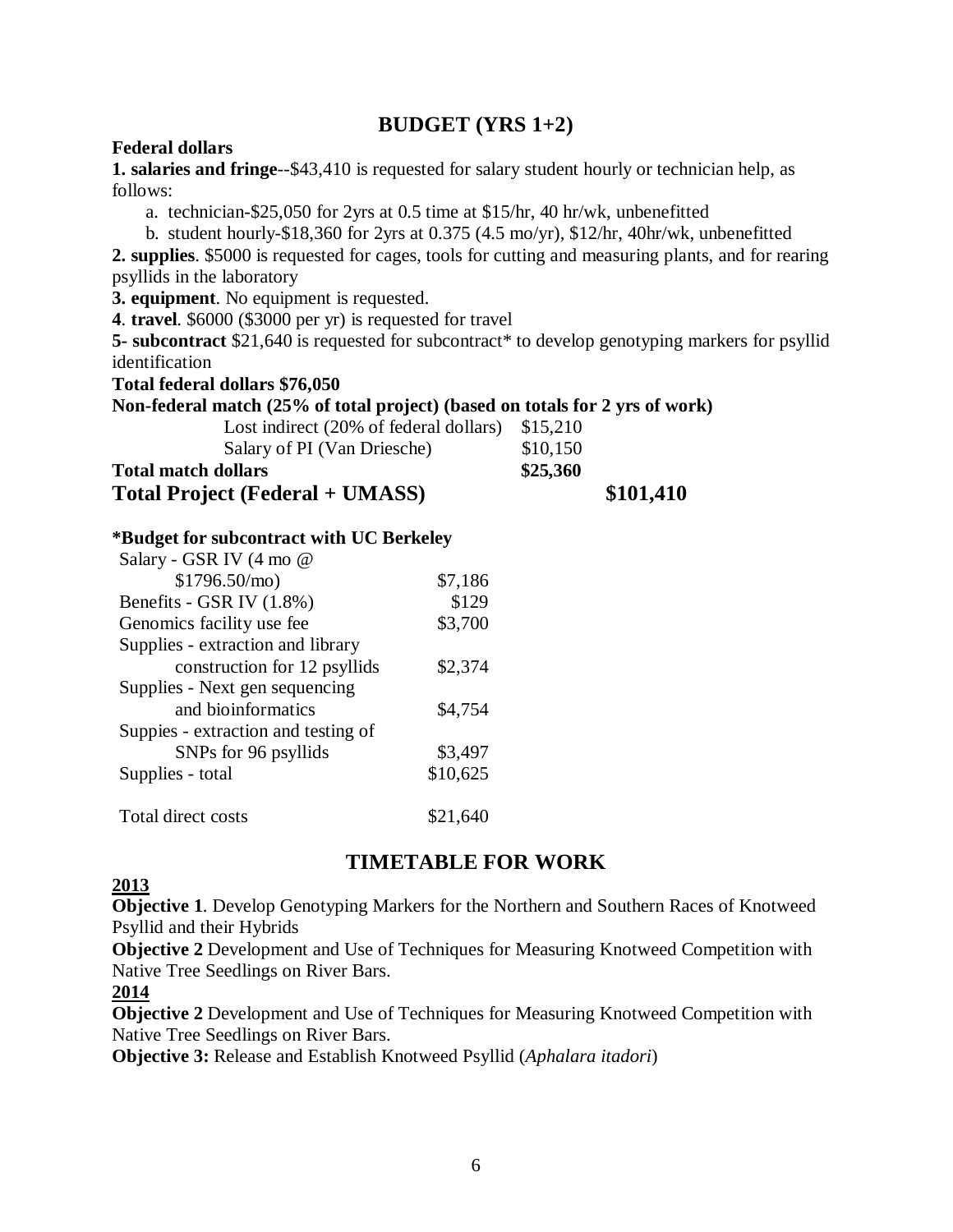#### **LITERATURE CITED**

- Angeloni, F., N. Wagemaker, P. Vergeer, and J. Ouborg. 2012. Genomic toolboxes for conservation biologists. *Evolutionary Applications* 5: 130-143.
- Aquilera, A.G., P. Alpert, J.S. Dukes, and R. Harrington. 2010. Impacts of the invasive plant *Fallopia japonica* (Houtt.) on plant communities and ecosystem processes. *Biological Invasions* 12: 1243-1252.
- Baird, N. A., P. D. Etter, T. S. Atwood, M. C. Currey, A. L. Shiver, Z. A. Lewis, E. U. Selker, W. A. Cresko, and E. A. Johnson. 2008. Rapid SNP discovery and genetic mapping using sequenced RAD markers. *PLoS One* 3: e3376.
- Beerling, D. J. 1990. The use of non-persistent herbicides, glyphostate and 2,4-D amine, to control riparian stands of Japanese knotweed (*Reynoutria japonica* Houtt.). *Regulated Rivers, Research and Management* 5: 413-417.
- Beerling, D. J., J. P. Bailey, and A. P. Conolly. 1994. *Fallopia japonica* (Houtt.) Ronse Decraene, biological flora of the British Isles. *Journal of Ecology* 82: 959-979.
- Cerna, K. and J. Straka. 2012. Identification of 37 microsatellite loci for *Anthophora plumipes*  (Hymenoptera: Apidae) using next generation sequencing and their utility in related species. *European Journal of Entomology* 109: 155-160.
- Conolly, A. P. 1977. The distribution and history in the British Isles of some alien species of *Polygonum* and *Reynoutria. Watsonia* 11: 291-311.
- Djeddour, D.H., Shaw*,* R.H. (*2010*) The biological control of *Fallopia japonica* in Great Britain: review and current status. *Outlooks on Pest Management* 21: 15-18.
- Gerber, E., Krebs, C., Murrell, C., Moretti, M., Rocklin, R., Schaffner, U., 2008. Exotic invasive knotweeds (*Fallopia* spp.) negatively affect native plant and invertebrate assemblages in European riparian habitats. *Biological conservation* 141: 646-654.
- Helyar, S. J., M. T. Limborg, D. Bekkevold, M. Babbucci, J. van Houdt, G. E. Maes, L. Bargelloni, R. O. Nielsen, M. I. Taylor, R. Ogden, A. Cariani, G. R. Carvalho, F. Panitz, and C. FishPopTrace. 2012. SNP discovery using next generation transcriptomic sequencing in atlantic herring (*Clupea harengus*). *PLoS One* 7: e42089.
- Hohenlohe, P. A., S. J. Amish, J. M. Catchen, F. W. Allendorf, and G. Luikart. 2011. Nextgeneration RAD sequencing identified thousands of SNPs for assessing hybridization between rainbow and westslope cutthroat trout. *Molecular Ecology Resource*s 11: 117-122.
- Holzner, W. 1982. Concepts, categories and characteristics of weeds, pp. 3-20. In: Holzner, W. and M. Numata (eds.). *Biology and Ecology of Weeds*. Dr. W. Junk, The Hague, Netherlands.
- Keller, D., E. Jung, and R. Holderegger. 2012. Development of microsatellite markers for the wetland grasshopper *Stethophyma grossum*. *Conservation Genetics Resources* 4: 507-509.
- Locandro, R. R. 1973. Reproduction ecology of *Polygonum cuspidatum*. Ph.D. dissertation, Rutgers University, New Brunswick, New Jersey, USDA.
- Maerz, J. C., B. Blossey, and V. Nuzzo. 2005. Green frogs show reduced foraging success in habitats invaded by Japanese knotweed. *Biodiversity and Conservation* 14: 2901-2911.
- McIver, J. and F. Grevstad. 2010. Natural Enemies of invasive knotweeds in the Pacific Northwest. FHTET, USDA Forest Service. 39 pp.
- Mehrhoff, L. J. 1997. Non-native invasive plant species occurring in Connecticut, University of Connecticut Center for Conservation and Biodiversity. <http://darwin.eeb.uconn.edu/ccb/publications/publciations-1.html> (accessed 11 April 2000).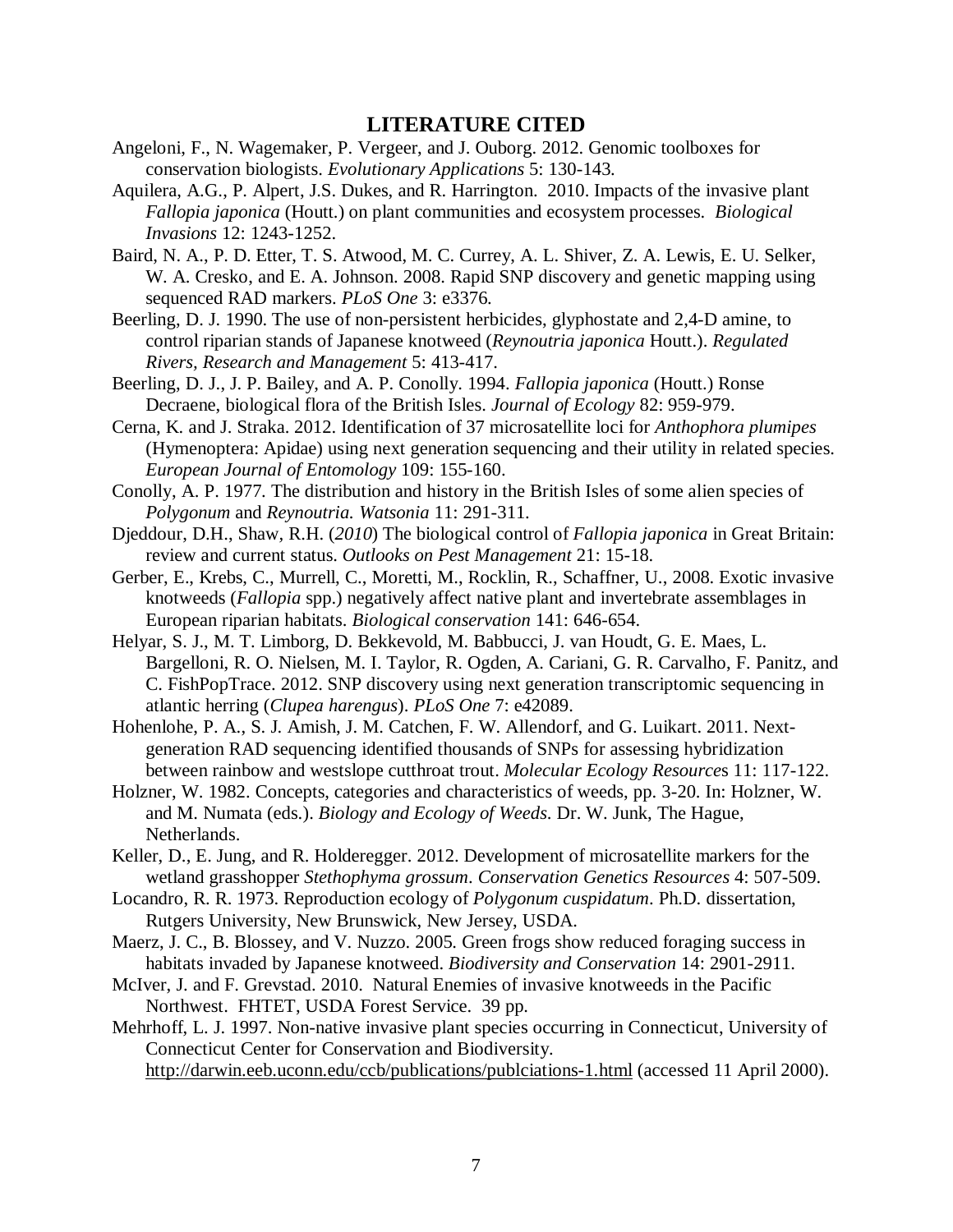- Metzker, M. L. 2010. Applications of next-generation sequencing; sequencing technologies the next generation. *Nature Reviews Genetics* 11: 31-46.
- Meyers, J-Y., M. Fourdrigniez, and R. Taputuarai. 2012. Restoring habitat for native and endemic plants through the introduction of a fungal pathogen to control the alien invasive tree *Miconia calvescens* in the island of Tahiti. *BioControl* 57: 191-198.
- Muenscher, W. C. 1955. *Weeds, 2nd ed.* McMillan Press, New York.
- Murrell, C., E. Gerber, C. Krebs, M. Parepa, U. Schaffner, and O. Bossdorf. 2011. Invasive knotweed affects native plants through allelopathy. *American Journal of Botany* 98: 38-43.
- Patterson, D. T. 1976. The history and distribution of five exotic weeds in North Carolina. *Castanea* 41: 177-180.
- Peterson, B. K., J. N. Weber, E. H. Kay, H. S. Fisher, and H. E. Hoekstra. 2012. Double Digest RADseq: An inexpensive method for de novo SNP discovery and genotyping in model and non-model species. *PLoS One* 7: e37135.
- Pridham, A. M. S. and A. Bing. 1975. Japanese bamboo plants. *Gardener* 31: 56-57.
- Rayamajhi, M. B., P. D. Pratt, T. D. Center, P. W. Tipping, and T. K. Van. 2009. Decline in exotic tree density facilitates increased plant diversity: The experience from Melaleuca quinquenervia invaded wetlands. *Wetlands Ecology and Management* 17: 455-467.
- Shaw, R.H., S. Bryner, and R. Tanner. 2009. The life history and host range of the Japanese knotweed psyllid, *Apahlara itadori* Shinji: Potentially the first classical biological weed control agent for the European Union. Biological Control 49:105-113.
- Siemens, T. J., and B. Blossey. 2007. An evaluation of mechanisms preventing the growth and survival of two native species in invasive Bohemian knotweed (*Fallopia* x *bohemica*, Polygonaceae). *American Journal of Botany* 94: 776-783.
- Sukopp, H. and U. Sukopp. 1988. Reynoutria japonica Houtt. in Japan und in Euröpa. *Veröffen Geobotanische Institut. ETH, Stiftung Rübel, Zürich* 98: 354-372.
- Urgenson, L.S., S.H. Reichard, and C.B. Halpern. 2012. Multiple competitive mechanisms underlie the effects of a strong invader on early- to late-seral tree seedlings. *Journal of Ecology* (in press).
- Virginia Native Plant Society, 1999. Invasive alien plant species of Virginia; Japanese knotweed (*Polygonum cuspidatum*). Htpp://www.vnps.org/invasive/FSPOLYG.html (accessed 4 April 2000).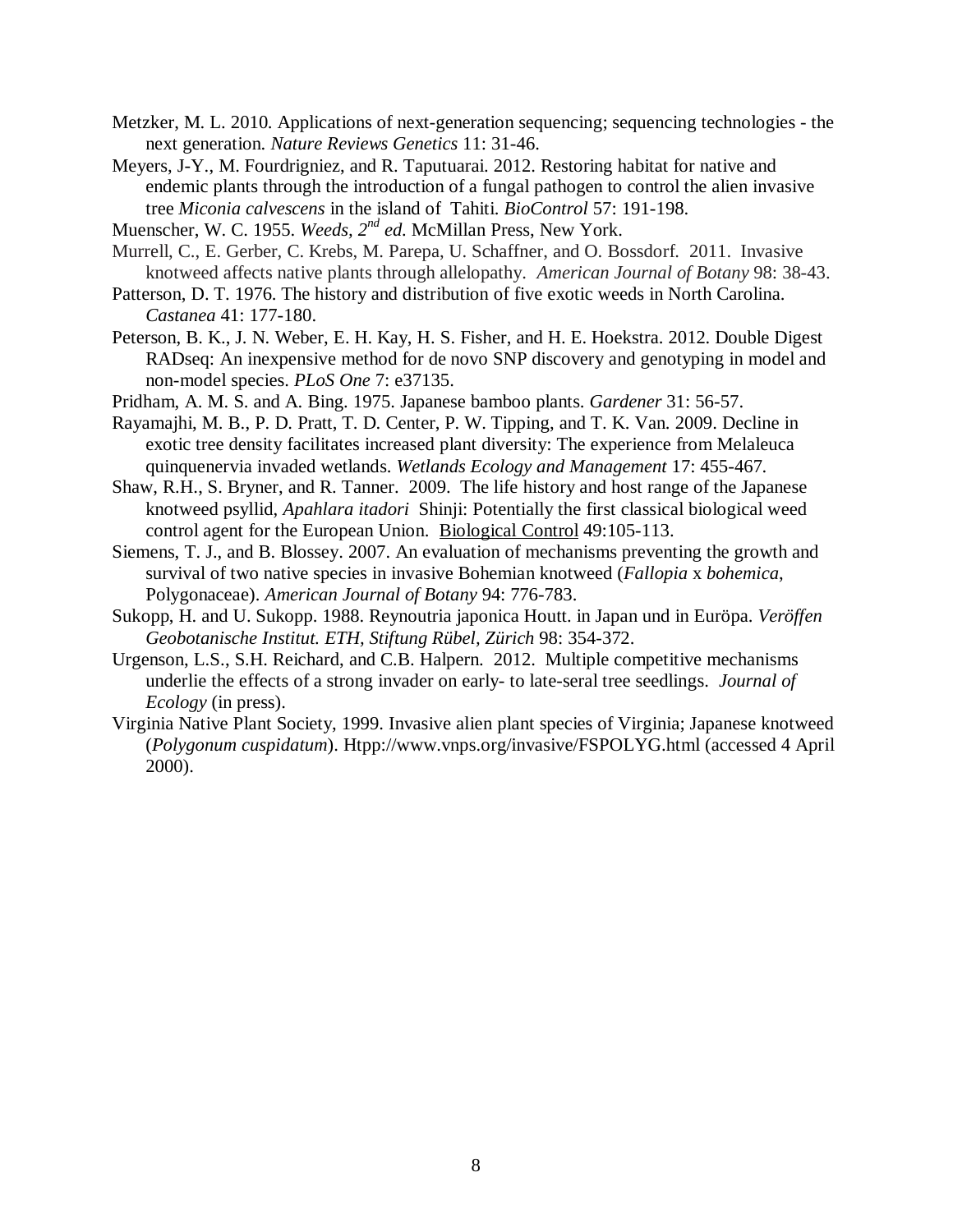# **CV FOR ROY VAN DRIESCHE**

**Contact Information**: ECO/Entomology, Fernald Hall, University of Massachusetts,

Amherst, MA 01003, ph 413-545-1061, fax 413-545-2115 email vandries@cns.umass.edu

**Education:** BA, BS (Entomol.) Oregon State Univ. 1970; Ph.D. (Entomol.) Cornell Univ. 1975

## **Professional Experience**

2012-joined Dept of Environmental Conservation, UMAS

2007-present- no longer Chair, just Full Professor in dept.

2004-2007, Chair of Entomology Division within merged PSIS Department

- 2001-2004-Chair of the Department of Entomology, University of Massachusetts
- l986-present -Extension Prof., Dept. Entomology, Univ. Massachusetts, Biological Control Specialist, with emphasis on (1) floriculture pests, (2) classical biological, and (3) parasitoid host range estimation and non-target effects of biological control
- l976-l986--Professional Staff--Department of Entomology, University of Massachusetts; Pesticide Coordinator; duties included: (l) development of extension programs for pesticide applicator training (2) conduct of research on parasitic Hymenoptera, especially methods of field evaluation of impact on host populations

1975--Oregon Department of Agriculture; Pesticide Mis-Use and Registration Specialist

#### **Selected Publications 138 (110 in referred journals)**

- Van Driesche, R.G. 1983. The meaning of "percent parasitism" in studies of insect parasitoids. *Environ. Entomol*. 12: 1611-1622.
- Bellows, T.S. Jr., R.G. Van Driesche and J.S. Elkinton. 1992. Life-table construction and analysis in the evaluation of natural enemies. *Annu. Rev. Entomol*. 37: 587-614.
- Van Driesche, R.G. 1994. Biological control for the control of environmental pests. *Florida Entomologist* 77: 20-33.
- Van Driesche, R.G., R.A. Casagrande, R. Childs, and L. Tewksbury. 1997. Establishment, distribution, and impact in southern New England of *Lathrolestes nigricollis* (Thompson) (Hymenoptera: Ichneumonidae), an introduced parasitoid of the birch leafminer*, Fenusa pusilla* (Lepeletier) (Hymenoptera: Tenthredinidae). *Canadian Entomologist* 129: 601-611.
- Van Driesche, R. G., K. Idoine, M. Rose, and M. Bryan. 1998. Evaluation of the effectiveness of *Chilocorus kuwanae* (Coleoptera: Coccinellidae) in suppressing euonymus scale (Homoptera: Diaspididae). *Biological Control* 12: 56-65.
- Van Driesche, J. and R. G. Van Driesche. 2000. *Nature Out of Plac*e: Biological Invasions in a Global Age. Island Press, Covelo, CA (a book on the invasive species problem).
- Benson, J. R. G. Van Driesche, A. Pasquale, and J. Elkinton. 2003. Introduced braconid parasitoids and range reduction of a native butterfly in New England. *Biological Control* 28: 197-213.
- Van Driesche, R. G. and R. Reardon (eds.). 2004. *Assessing Host Ranges of Parasitoids and Predators Used for Classical Biological Control: A Guide to Best Practice* by USDA Forest Service FHTET-04-03, Morgantown, W VA.
- Van Driesche, R. G., M. S. Hoddle, and T. Center. 2008. *Control of Pests and Weeds by Natural Enemies.* Blackwell, UK.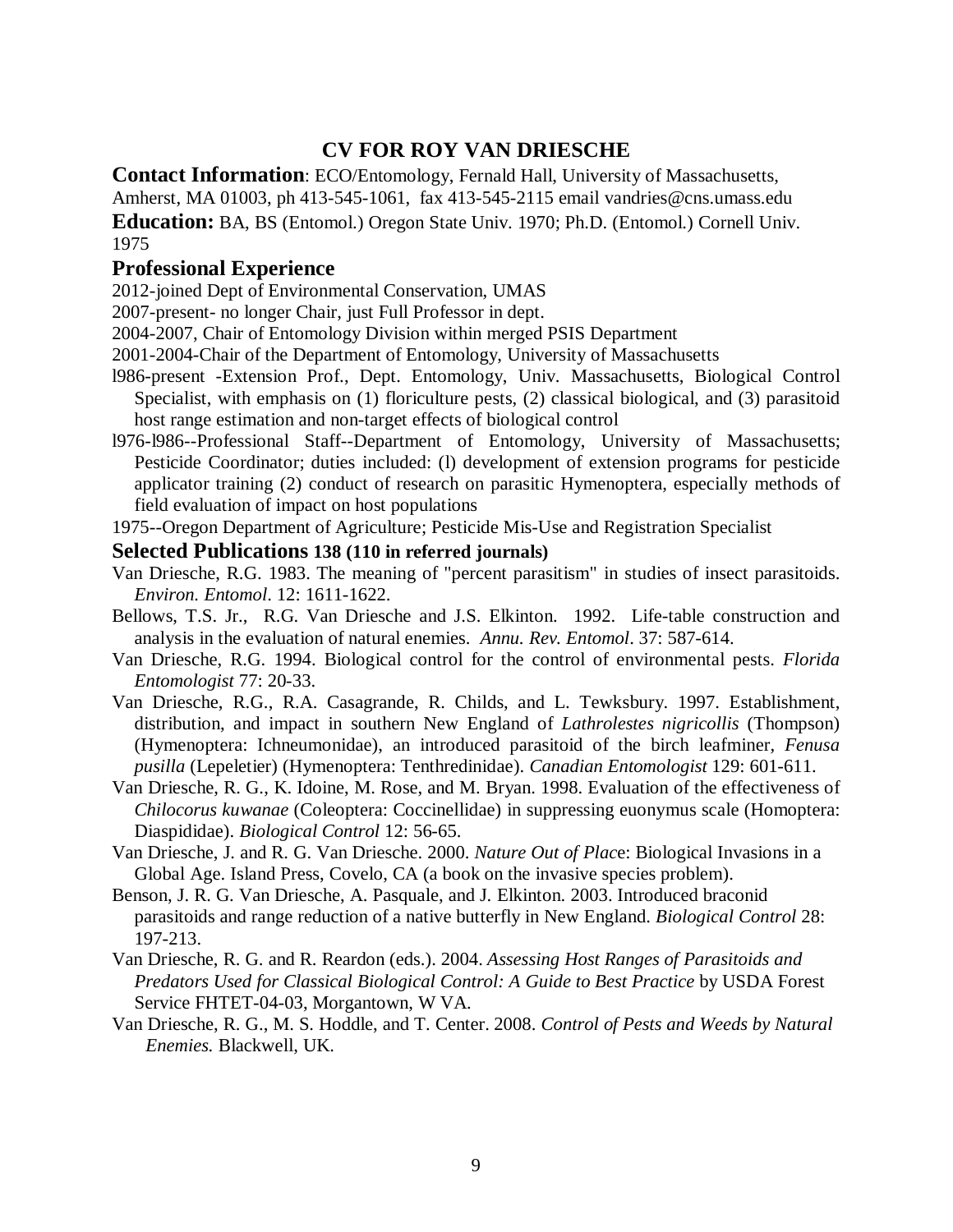## **CV FOR FRITZI S. GREVSTAD**

**PERSONAL.** Assistant Professor, Dept. Botany and Plant Pathology, Oregon State Univ., Corvallis, OR 97331; (541)737-8371, *fritzi.grevstad@science.oregonstate.edu* **EDUCATION**

1998. Ph. D. Cornell University, Ithaca, New York (Ecology and Evolutionary Biology) 1989. Bachelor of Science**.** University of Washington, Department of Zoology

#### **PROFESSIONAL EXPERIENCES**

**2010-present Assistant Professor/Senior Research.** Department of Botany and Plant Pathology, Oregon State University. Currently serving as the lead scientist in the development of biological control programs for invasive knotweeds (*Fallopia* spp.) in North America and gorse (*Ulex europaeus*) in the Pacific Northwest. Responsibilities include pre-release investigations of candidate biocontrol agents, monitoring of the distribution and impacts of released agent populations, research to enhance biocontrol effectiveness, writing of scientific papers and reports, mentoring students, proposal development, and supervising research staff.

**2000-2010. Biological Control Specialist.** Olympic Natural Resources Center, Univ. of Washington, Seattle, WA. Lead scientist for the development and implementation of a biological control program for *Spartina spp.* in intertidal estuaries in Washington. Initiated pre-release investigations for biological control programs against invasive knotweeds and gorse.

**1998-1999. Postdoctoral Research Associate.** Department of Entomology, Oregon State University, Corvallis, OR.

**1989-1990. Research Technician** Zoology Department, University of Washington, Seattle, Washington.

#### **KEY PUBLICATIONS**

- Grevstad, F.S., R. H. Shaw, R. Bourchier, P. Sanguankeo, G. Cortat, and R. Reardon. 2012. A comparison of the efficacy and host specificity of two populations the psyllid *Aphalara itadori* for biological control of invasive knotweeds in North America. In press for *Biological Control*.
- Grevstad, F.S., C. O'Casey, and M.L. Katz. 2012. A comparison of four geographic sources of the biocontrol agent *Prokelisia marginata* (Homoptera: Delphacidae) following introduction into a common environment. *Environmental Entomology* 41: 448-454.
- McIver, J. and F. Grevstad. 2010. Natural Enemies of Invasive Knotweeds in the Pacific Northwest. U.S.D.A. Forest Service Government Technical Publication.
- Grevstad, F.S. 2006. Ten-year impacts of the biological control agents *Galerucella pusilla* and *G. calmariensis* (Coleoptera: Chrysomelidae) on purple loosestrife (*Lythrum salicaria*) in Central New York State. *Biological Control* 39: 1-8.
- Grevstad, F.S. 2005. Strategies for controlling a spatially structured plant invasion: *Spartina alterniflora* in Pacific Coast estuaries. *Biological Invasions* 7: 665-677.
- Taylor, C.M., H.G. Davis, J.C. Civille, F.S. Grevstad, and A. Hastings. 2004. Consequences of an Allee effect in the invasion of a Pacific Estuary by *Spartina alterniflora*. *Ecological Applications* 85: 3254- 3266.
- Grevstad, F.S., D.R. Strong, D. Garcia-Rossi, R.W. Switzer, and M.S. Wecker. 2003. Biological control of *Spartina alterniflora* in Willapa Bay, Washington using the planthopper *Prokelisia marginata*: agent specificity and early results. *Biological Control* 27: 32-42.
- Grevstad, F. S. 1999. Experimental invasions using biological control introductions: the influence of release size on the chance of population establishment. *Biological Invasions* 1: 313-323.
- Grevstad, F. S. 1999. Factors influencing the chance of population establishment: implications for release strategies in biological control. *Ecological Applications* 9: 1439-1477.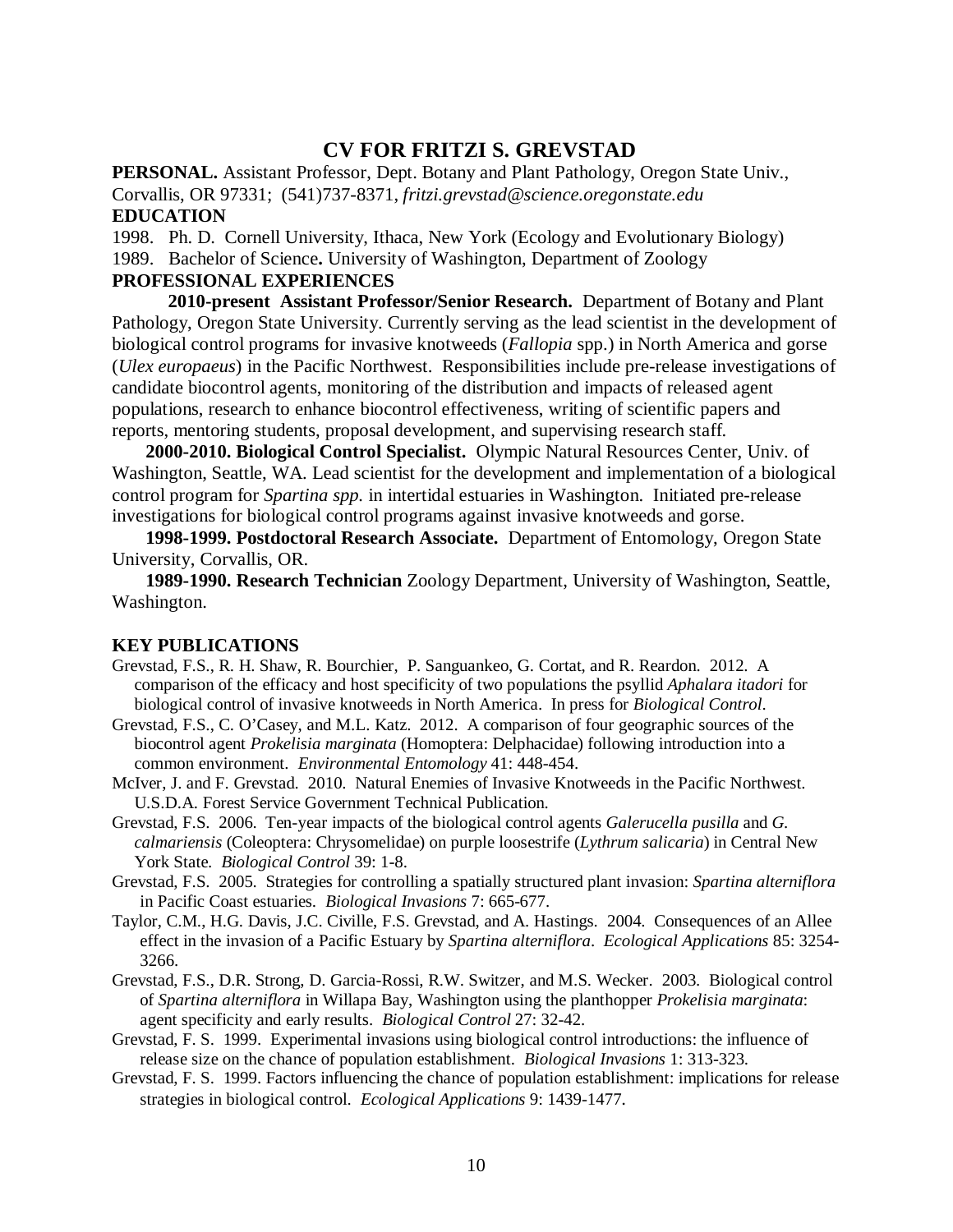## **CV FOR Jeremy Andersen**

| Name:                          | Jeremy Catalin Andersen                                                                               |                                                                                                                                  | <b>Title: Doctoral Candidate</b> |
|--------------------------------|-------------------------------------------------------------------------------------------------------|----------------------------------------------------------------------------------------------------------------------------------|----------------------------------|
| <b>Address:</b>                | Department of Environmental Science, Policy and Management<br>310 Wellman Hall, California 94720-3112 |                                                                                                                                  |                                  |
|                                | Phone: 510-643-6481 E-mail: jandersen@berkeley.edu                                                    |                                                                                                                                  |                                  |
| <b>Education:</b>              |                                                                                                       |                                                                                                                                  |                                  |
|                                | $2009 -$ Present                                                                                      | University of California Berkeley, Ph.D. anticipated 2014                                                                        |                                  |
| $2006 - 2009$                  |                                                                                                       | University of Massachusetts Amherst, M.Sc., Organismic and                                                                       |                                  |
|                                |                                                                                                       | <b>Evolutionary Biology</b>                                                                                                      |                                  |
| $2001 - 2006$                  |                                                                                                       | University of Massachusetts Amherst, B.Sc. (Honors), Biology                                                                     |                                  |
| <b>Awards and Fellowships:</b> |                                                                                                       |                                                                                                                                  |                                  |
|                                | 2010 to present                                                                                       | EPA STAR Fellow – "Revisiting the success of natural enemies to<br>provide sustainable ecosystem services and reduce pollution." |                                  |
|                                | 2010 and 2011                                                                                         | Margaret C. Walker Fund recipient                                                                                                |                                  |

#### **Recent Presentations:**

- 2011 International Meeting, "Non-invasive DNA extraction techniques for parasitic hymenoptera." Second Entomophagous Insects Conference. Antibes, France. June 20th-23rd.
- 2010 International Meeting, "Cryptic diversity in *Nuculaspis californica* and its implications for theories on local host adaptation." Joint Meeting of the Society for the Study of Evolution, Society of Systematic Biologists, and American Society of Naturalists. Portland State University, June 25th – 29th

#### **Publications:**

- Andersen, J.C. and N.J. Mills. Accepted. DNA extraction from museum specimens of parasitic hymenoptera. PLoS ONE. DOI: 10.1371/journal.pone.0045549
- Gwiazdowski, R.A., I.M. Vea, J.C. Andersen, and B.B. Normark. 2011. Discovery of cryptic species among North American pine-feeding *Chionaspis* scale insects (Hemiptera: Diaspididae). Biological Journal of the Linnean Society. Vol 104:1 p. 47-62
- Andersen, J.C., M.E. Gruwell, G.E. Morse, B.B. Normark. 2010. Cryptic diversity in the *Aspidiotus nerii* complex in Australia. Annals of the Entomological Society of America. Vol 103:6 p. 844-854.
- Andersen, J.C., J. Wu, M.E. Gruwell, R. Gwiazdowski, S. Santana, N.M. Feliciano, G.E. Morse, and B.B. Normark. 2010. A phylogenetic analysis of armored scale insects, based upon nuclear, mitochondrial, and endosymbiont gene sequences. Molecular Phylogenetics and Evolution. Vol 57:3 p. 992-1003
- Rugman-Jones, P.F., J.C. Andersen, J.G. Morse, B.B. Normark, and R. Stouthamer. 2010. Molecular phylogenetic placement of the recently described scale insect *Abgrallaspis aguacatae* and several congeners (Hemiptera: Diaspididae). Annals of the Entomological Society of America. Vol 103:1 p. 30-38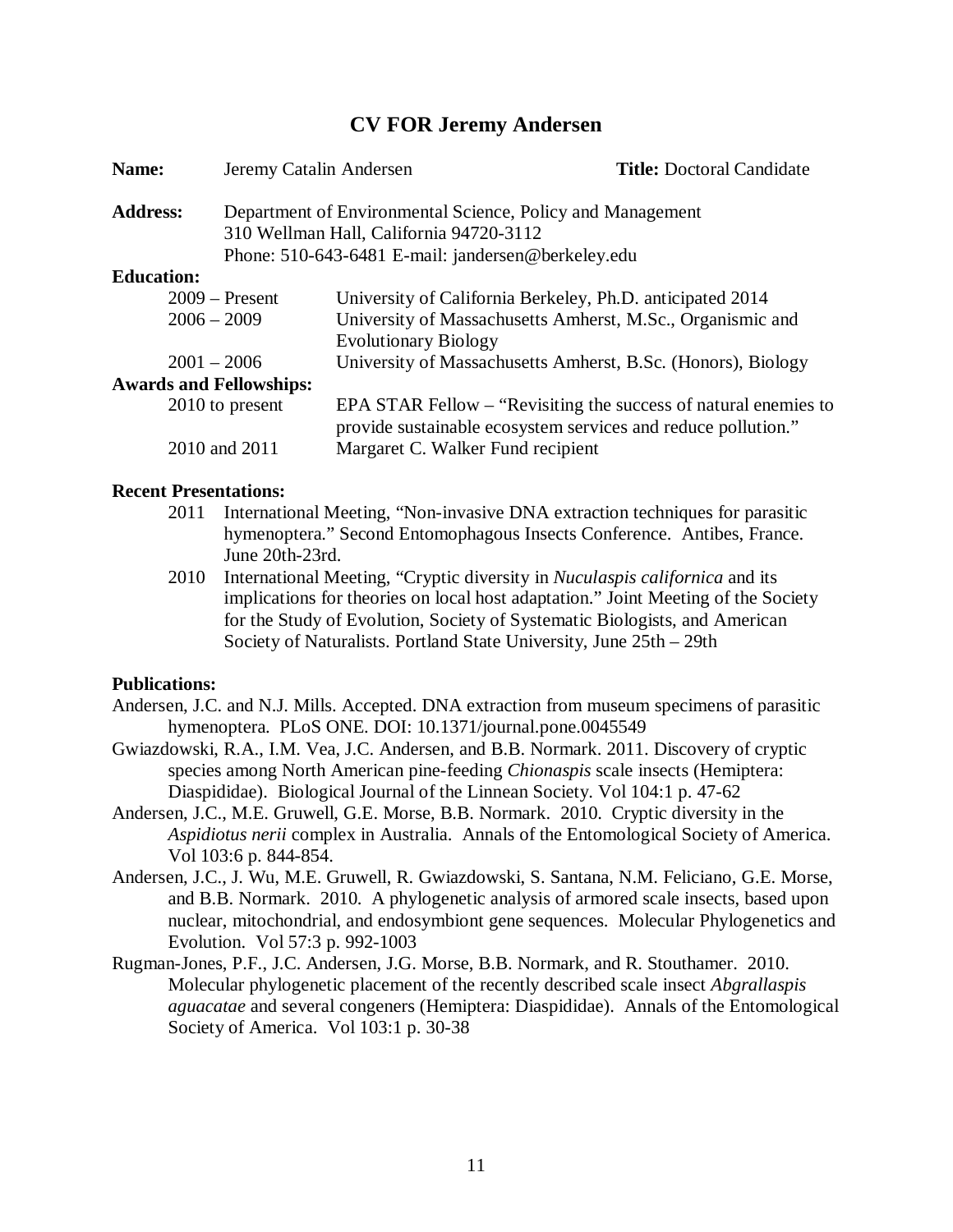# **CV FOR Nick Mills**

**Address**: Department of Environmental Science, Policy and Management Mulford Hall, University of California, Berkeley, CA 94720-311[4](http://nature.berkeley.edu/millslab/) <http://nature.berkeley.edu/millslab/>

| <b>Education:</b>                           | University of East Anglia, Norwich, Norfolk, England                                |  |
|---------------------------------------------|-------------------------------------------------------------------------------------|--|
| 1975                                        | B.Sc. (Hons) Biological Sciences, lst Class                                         |  |
| 1979                                        | Ph.D. Predator-prey interactions                                                    |  |
| <b>Employment:</b>                          | Oxford University, Oxford, England                                                  |  |
| 1978-82                                     | Junior Research Fellow, Lincoln College                                             |  |
|                                             | CAB International, Institute of Biological                                          |  |
|                                             | Control                                                                             |  |
| 1982-87                                     | Senior Forest Entomologist, European Station, Switzerland                           |  |
| 1988-90                                     | Scientist-in-Charge, UK Station, Silwood Park, England                              |  |
|                                             | University of California at Berkeley                                                |  |
| 1990-96                                     | <b>Assistant Professor of Entomology</b>                                            |  |
| 1996-02                                     | <b>Associate Professor of Entomology</b>                                            |  |
| 2002-                                       | Professor of Entomology                                                             |  |
| <b>Honors and Awards:</b>                   |                                                                                     |  |
| 1975                                        | Final Examination Prize in Biology, University of East Anglia, UK                   |  |
| 1978-82                                     | Cook Junior Research Fellowship, Oxford University                                  |  |
| 1989-90                                     | Hon. Lecturer, Dept. Applied Biology, Imperial College, London                      |  |
| 1997                                        | DANR Distinguished Service Award, Outstanding Faculty                               |  |
| 2002                                        | <b>CNR Distinguished Teaching Award</b>                                             |  |
| 2012                                        | ESPM Outstanding Mentorship of Graduate Students Award                              |  |
| <b>University and Professional Service:</b> |                                                                                     |  |
| 1997-00                                     | Advisory Committee, USDA National Biological Control Institute                      |  |
| 1997-03                                     | Head Advisor, ESPM Graduate Program, UC Berkeley                                    |  |
| 1998-                                       | Co-Director, Center for Biological Control, UC Berkeley                             |  |
| 1999-04                                     | Chair, Biological Control Workgroup, UC Statewide IPM Project                       |  |
| $2001 -$                                    | Curator, Essig Museum (Entomology), University of California, Berkeley              |  |
| 2002-04                                     | Vice-President, International Organization for Biological Control (NRS)             |  |
| 2004-07                                     | Department Chair, ESPM, University of California, Berkeley                          |  |
| 2009                                        | Member, Light Brown Apple Moth Review Committee, National                           |  |
|                                             | <b>Research Council of the National Academies</b>                                   |  |
| <b>Editorial Service:</b>                   | Associate Editor, <i>Ecological Entomology</i>                                      |  |
|                                             | Editorial Boards of PLoS ONE and Biological Control                                 |  |
|                                             | <b>Research Interests:</b> Invasive species, biological control, ecology of natural |  |
| enemies                                     |                                                                                     |  |
| <b>Publications:</b>                        | 139 refereed publications in scientific journals and books                          |  |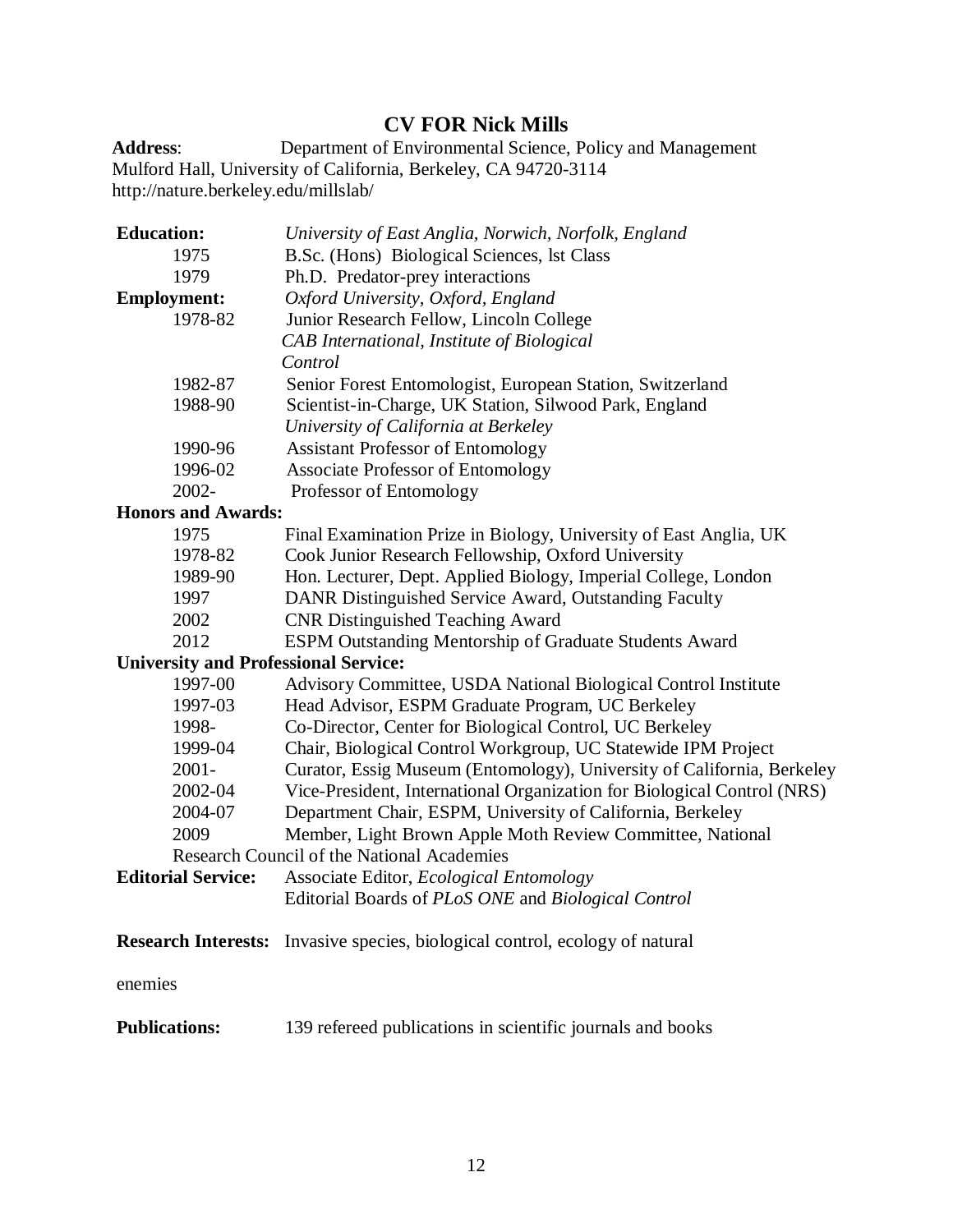# **CV for Christian O. Marks**

**Address**: The Nature Conservancy, Connecticut River Program, 25 Main Street, Suite 220, Northampton, MA 01060, USA. *Telephone:* 413-584-1017, *Fax:* 413-584-1017, *Email:*  cmarks@tnc.org

**Current Position.** As floodplain forest ecologist for the Nature Conservancy, I study how physical and ecological processes affect floodplain forests of the Connecticut River basin. I apply this knowledge to identifying the most resilient sites for conservation, developing improved methods for restoring floodplain vegetation and managing invasive species, quantifying the magnitude of river flows needed to restore natural floodplain forest dynamics, and developing measures of conservation activity effectiveness.

## **Education**

**(1) McGill University** (Montreal, Quebec, Canada). Ph.D. 2005, Biology. Thesis title: "Evolution of functional diversity in tree seedlings. " Dean's honor roll for PhD thesis (top 10% of theses at McGill University). J. Stan Rowe award from the Canadian Botanical Association for the best paper in ecology published by a student at a Canadian university 2007. Runner-up for the ESA Theoretical Ecology Section Sixth Annual Alfred J. Lotka and Vito Volterra prize for best student talk at ESA conference 2005.

**(2) Massachusetts Institute of Technology** (MIT, Cambridge, MA, USA)

S.M. 1997. Mechanical Engineering. Thesis title: "Removal of hexavalent chromium from a contaminated soil by electroremediation".

**(3) University of New Brunswick** (UNB, Fredericton, NB, Canada) B.Sc.E. 1995. Mechanical Engineering. Thesis title: "Experimental measurement of gas compressor valve dynamics". Samuel Peters prize for top mechanical engineering graduate from UNB 1995.

## **Professional experience**

2007-present. Applied Research Scientist, The Nature Conservancy, Connecticut River Program, Northampton, MA.

2005-2007. Postdoctoral Research Associate, Department of Ecology, Evolution, and Behavior,University of Minnesota, St. Paul, MN, USA.

1998-2005. Research Assistant, McGill University, Biology Department, Montreal, Quebec,Canada.

1997-1998. Project Engineer, Thyssen Production Systems, Ravensburg, Germany, and Detroit,USA.

1995-1997. Research Assistant, Mechanical Engineering Department, Fluid Mechanics Lab, Massachusetts Institute of Technology (MIT), Cambridge, MA, USA.

### **Selected Publications** (of 9)

(**1)** Nislow, K.H., Lutz, K.A., **Marks, C.O.** (in press) Aquatic Conservation Planning in the Northern Appalachian Ecoregion. In *Landscape-scale Conservation Planning*, editors S.C. Trombulak and R.F. Baldwin. Springer, NY: 99-120

**(2) Marks, C.O.**, and Muller-Landau, H.C. (2007). Comment on "From Plant Traits to Plant Communities: A Statistical Mechanistic Approach to Biodiversity". *Science* 316: 1425c

**(3) Marks, C.O.**, and Lechowicz, M.J. (2007). The ecological and functional correlates of nocturnal transpiration. *Tree Physiology* 27: 577-584

**(4) Marks, C.O.**, and Lechowicz, M.J. (2006). Alternative functional designs and the evolution of diversity. *The American Naturalist*. 167: 55-66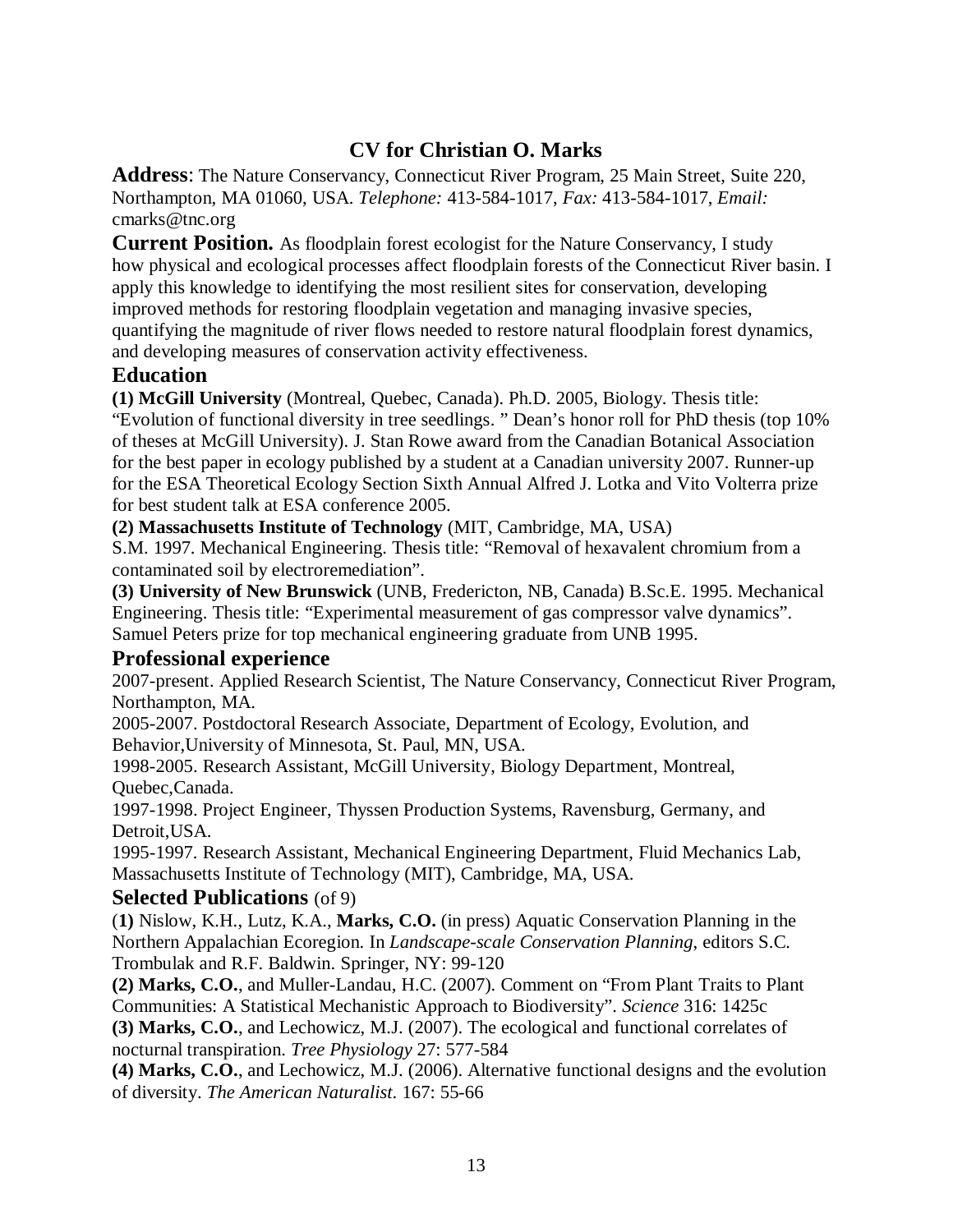# **Figures**



Fig. 1. The psyllid *Aphalara itadori*



Fig. 2. Damage caused by *A. itadori.*



Fig. 3. Knotweed stem densities per m<sup>2</sup> at the ten research plots in 2012.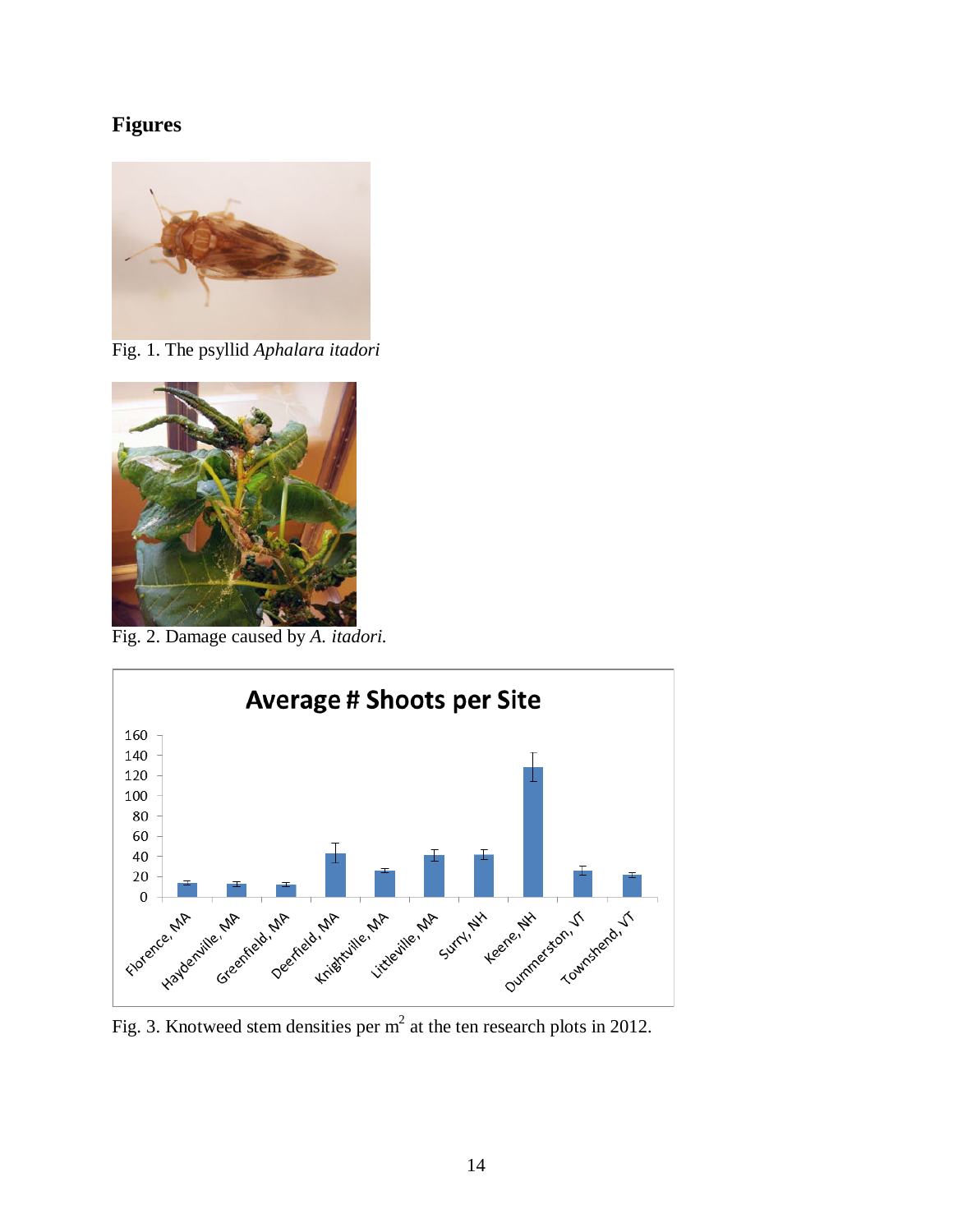

Fig. 4. Average chord length (cm) of knotweed stems in plots at ten research sites in 2012.



Fig. 5. Average diameter (cm) of knotweed shoots at ten research sites in 2012.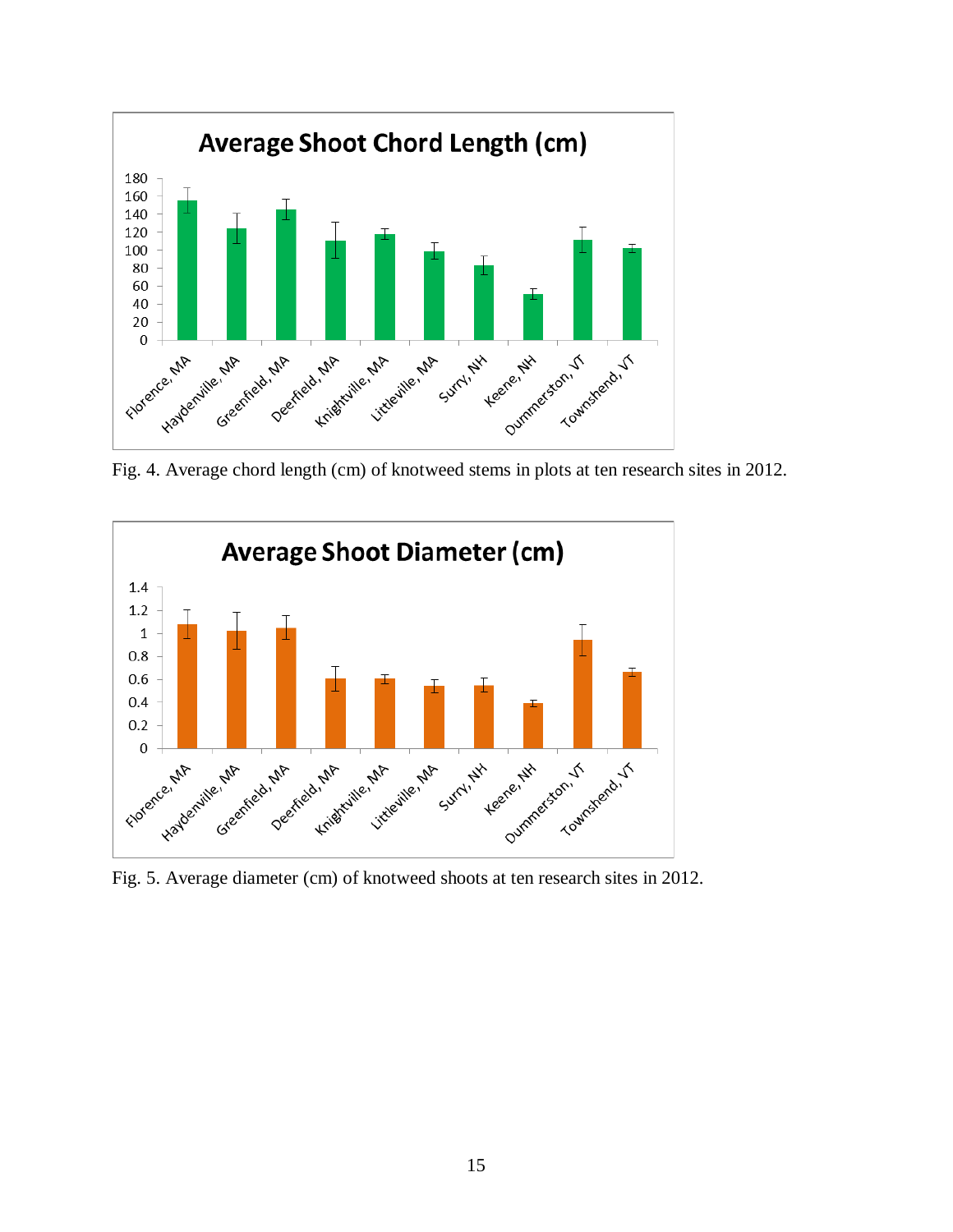

Fig. 6. Total inflorescent weight (g) on Y axis (after seed removal) to total number of seeds (X axis) for samples taken at peak seed abundance for knotweed at Greenfield, MA, full sun research site in 2012.



Fig. 7. Percentage of open sky as measured with hemiphotos under knotweed canopies in plots at the ten research sites in 2012, taken on overcast days after maturity of knotweed stands, showing that with one exception knot weed canopies reduce light at ground level by more than 85%.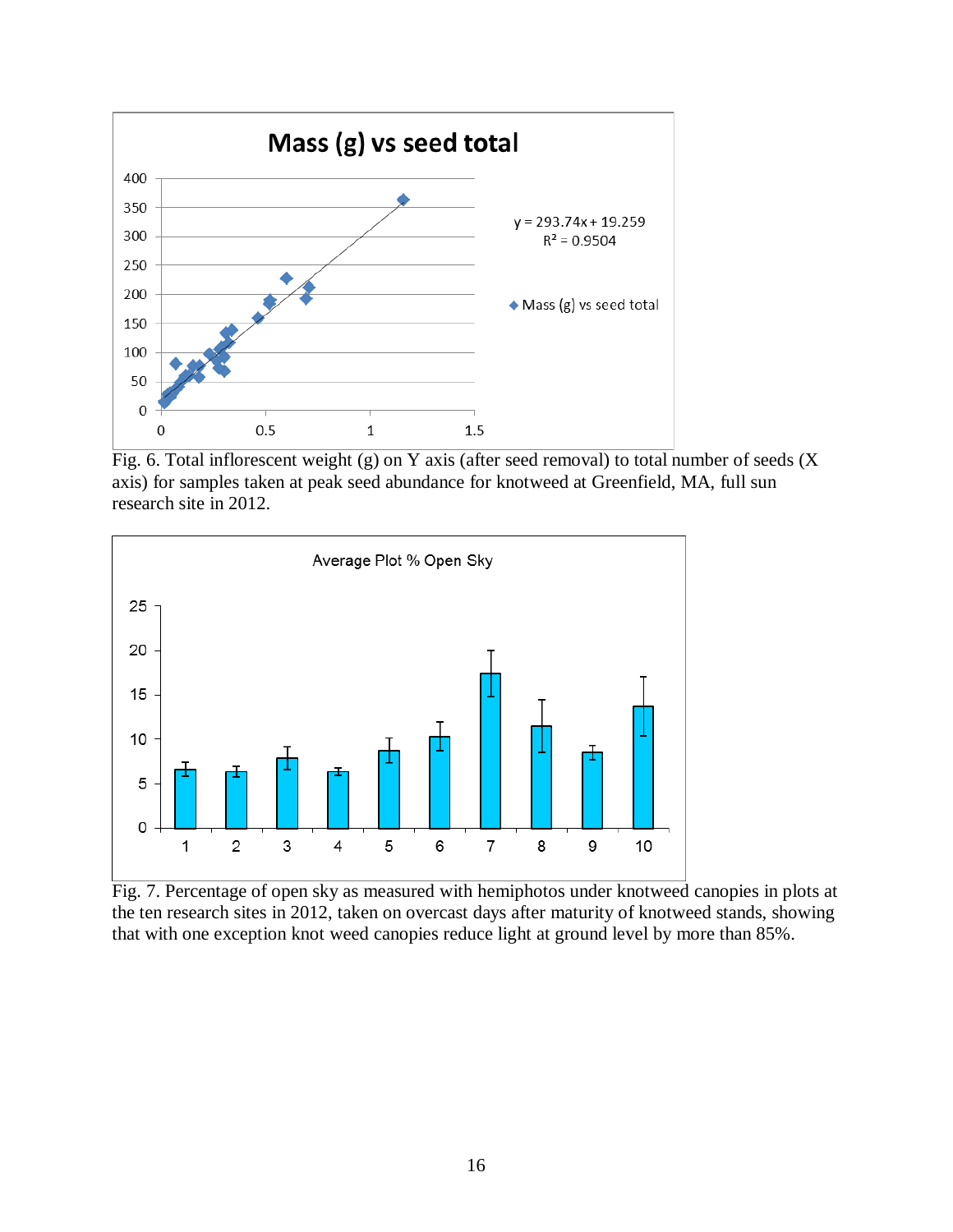# Plot 1



**Fig 3A**

# Plot 1 - Highlights



**Fig 1B**